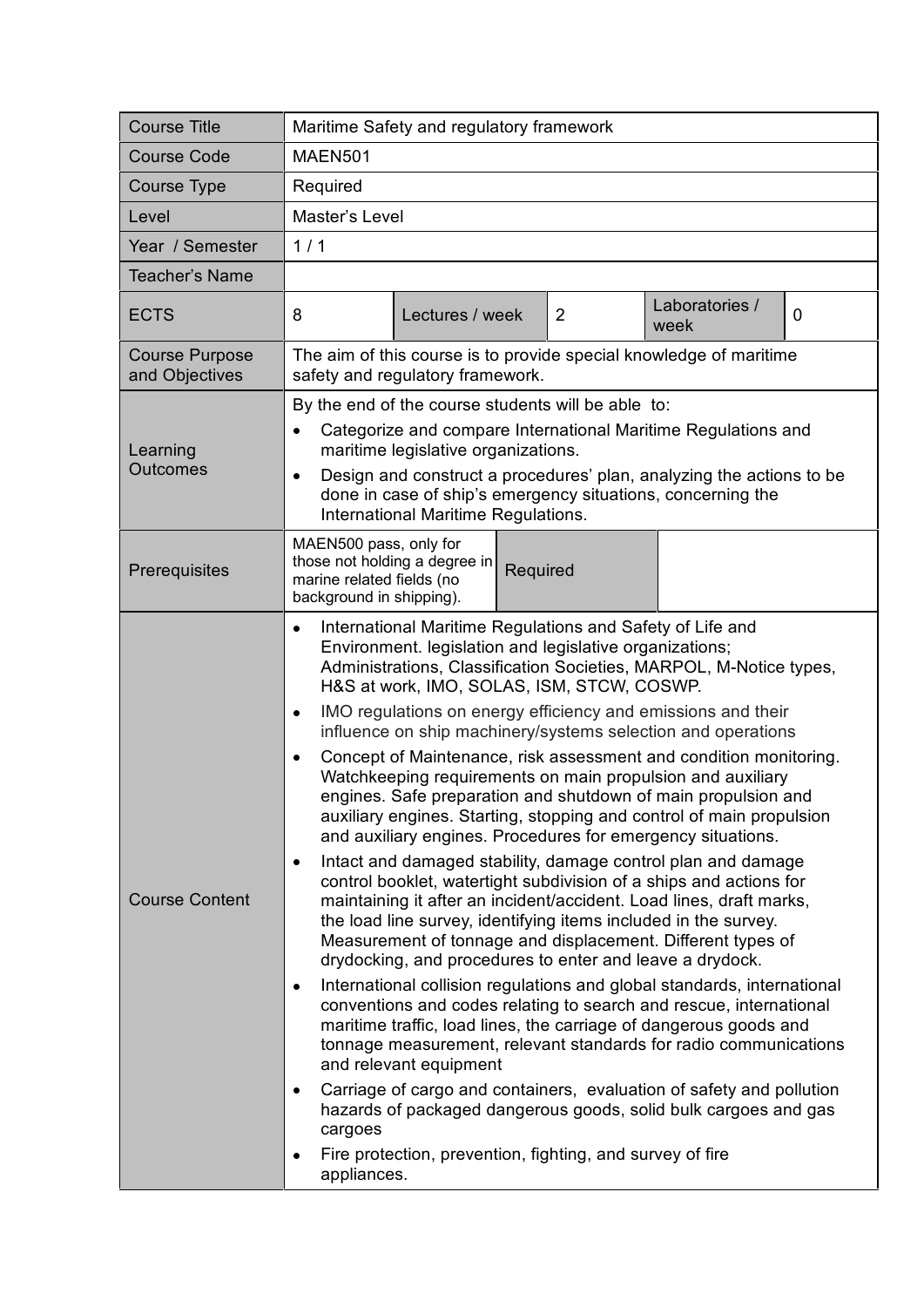| Teaching<br>Methodology                                                                                                                          | The course will be delivered through lectures, discussions, and<br>presentations augmented by consultations with staff during office<br>hours, home and library study.                                                                                                                                                                                                                                                                                                                                                                                                                                                                                                                                                                                                                                                                                                                                                                                                                                                                                                                                                                                                                                                                                                                                                                |
|--------------------------------------------------------------------------------------------------------------------------------------------------|---------------------------------------------------------------------------------------------------------------------------------------------------------------------------------------------------------------------------------------------------------------------------------------------------------------------------------------------------------------------------------------------------------------------------------------------------------------------------------------------------------------------------------------------------------------------------------------------------------------------------------------------------------------------------------------------------------------------------------------------------------------------------------------------------------------------------------------------------------------------------------------------------------------------------------------------------------------------------------------------------------------------------------------------------------------------------------------------------------------------------------------------------------------------------------------------------------------------------------------------------------------------------------------------------------------------------------------|
| Educational<br>activities encourage<br>the active<br>participation of<br>students in the<br>learning process                                     | During the course attending, the students will be encouraged to construct<br>and present written semester assignments concerning aspects like:<br>analysis of real marine accidents (ship collision, grounding, sinking, fire<br>etc)<br>comparison of procedure plans, analyzing the actions to be done (a) in<br>case of ship accident, (b) preventing ship accident                                                                                                                                                                                                                                                                                                                                                                                                                                                                                                                                                                                                                                                                                                                                                                                                                                                                                                                                                                |
| Recommended<br>laboratory<br>exercises/tests that<br>students could<br>attend in FU<br>laboratories and/or<br>in collaborating ship<br>companies | Parallel with the course attending, the students will be recommended to<br>attend seminars co-organized by the FU and the collaborating ship<br>company, concerning aspects like:<br>real marine accidents (ship collision, grounding, sinking, fire etc)<br>$\bullet$<br>ship emergency procedures plans: (a) in case of ship accident, (b)<br>$\bullet$<br>preventing ship accident                                                                                                                                                                                                                                                                                                                                                                                                                                                                                                                                                                                                                                                                                                                                                                                                                                                                                                                                                 |
| Recommended<br>synergies between<br>teaching and<br>research that could<br>provide the<br>students<br>engagement in<br>research activities       | The students will be encouraged to create and present papers in marine<br>focused conferences, based on their semester assignments, in order to<br>produce the base of their MSc Dissertation, concerning aspects like:<br>improving the maritime regulatory framework for more realistic analysis<br>$\bullet$<br>and/or prevention of various ship accidents<br>comparing the factors that led to ship accidents<br>$\bullet$<br>evaluating ship emergency plans<br>٠                                                                                                                                                                                                                                                                                                                                                                                                                                                                                                                                                                                                                                                                                                                                                                                                                                                               |
| <b>Bibliography</b>                                                                                                                              | Textbooks:<br>Trafford, S.M., (2009). Maritime Safety: The Human Factors. Book Guild<br>$\bullet$<br>Ltd.<br>Tortora, S.P., (2014). Study Guide for Marine Fire Prevention,<br>$\bullet$<br>Firefighting, & Fire Safety<br>Adams, B., Merk, D., Lewis, J.F., (2010). Marine Fire Fighting.<br>$\bullet$<br>ABS Consulting, (2001). Marine Safety: Tools for Risk-Based Decision<br>$\bullet$<br>Making.<br>Office of The Investigator General, (2018). Marine accident reporting,<br>$\bullet$<br>investigations, and enforcement in the United States Coast Guard.<br>Moscow, A., (2018). Collision Course: The Classic Story of the Collision<br>٠<br>of the Andrea Doria and the Stockholm.<br>Gluver, H. and Olsen, D., (1998). Ship Collision Analysis.<br>٠<br><b>Other Reading:</b><br>Talley, W., (2008). Maritime Safety, Security and Piracy. Informa Law<br>from Routledge.<br>Meurn, R.J., (2006). Survival Guide For The Mariner.<br>٠<br>National Transportation Safety Board, (2014). Marine Accident Report:<br>$\bullet$<br>Collision of the Tankship Elka Apollon With the Containership MSC<br>Nederland Houston Ship Channel, Upper Galveston Bay, Texas.<br>Safety Board, National Transportation, (2015). Marine Accident Report<br>$\bullet$<br>Collision Between U.S. Coast Guard Vessel CG 33118 and Sea Ray |